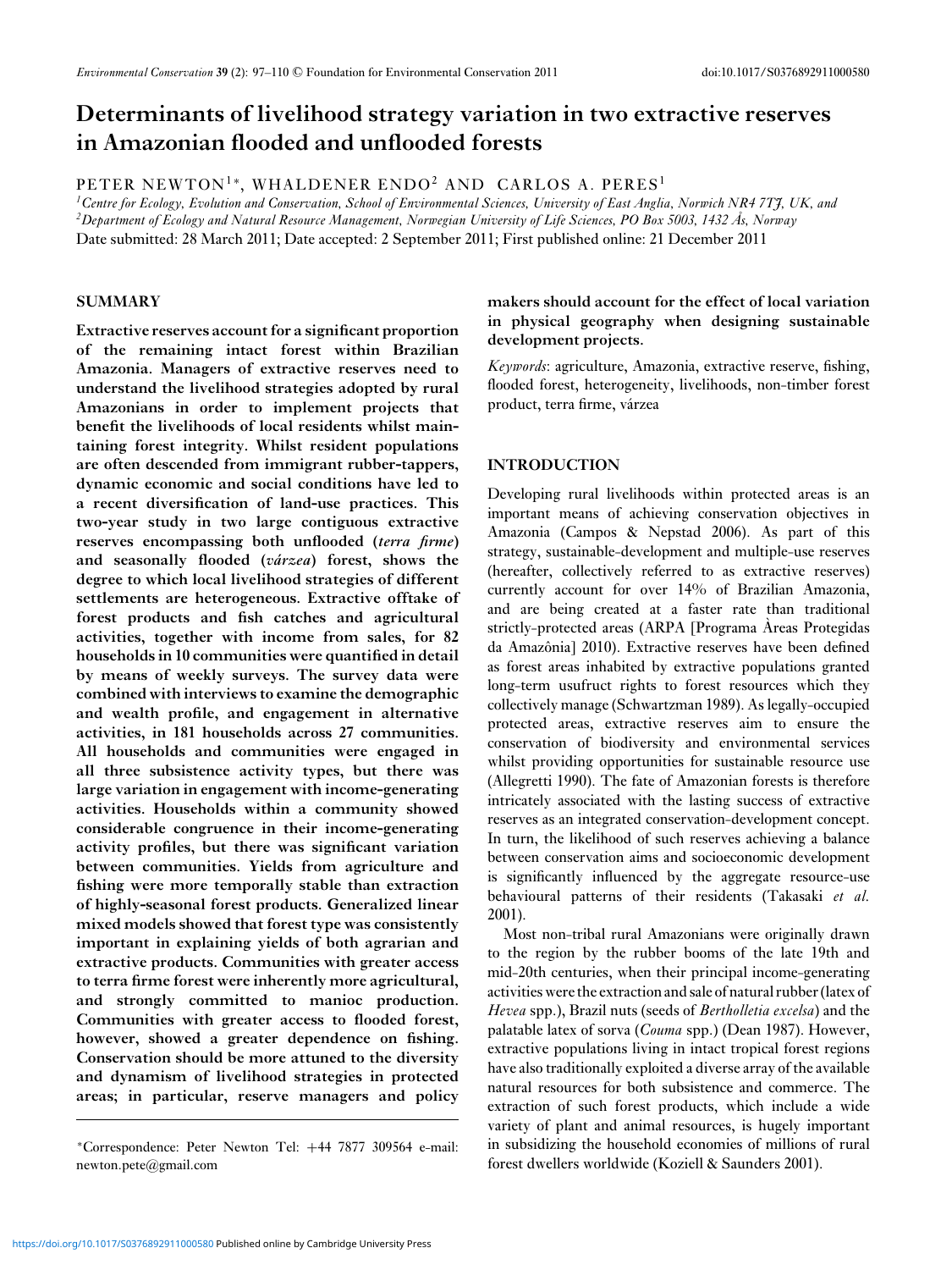Rural Amazonians have been forced to substantially shift their livelihood strategies as a consequence of dynamic social, economic and political pressures and opportunities. Foremost, the collapse of Brazilian rubber exports saw a diversification of economic portfolios amongst former rubber-tappers (Dean 1987). Subsequently, the creation of extractive reserves, the associated formation of residents' associations, increasing levels of support from management agencies and nongovernment organizations (NGOs), and changing markets for non-timber forest products (NTFPs) have all broadly shaped the evolution of livelihood strategies in Amazonian forest reserves (Hall 2004).

In aggregate, there has been a trend away from traditional extractive exploitation (hereafter extractivism) and towards cattle-ranching and agricultural development in several Amazonian extractive reserves (Ruiz-Perez *et al.* 2005; Salisbury & Schmink 2007; Vadjunec & Rocheleau 2009). Even in largely forested areas of rural Amazonia, smallscale agriculture usually involves successive rotation between cleared forest plots, thereby resulting in shifting land use, often involving detrimental long-term effects to forest cover. The economic prospects of reserve residents may be enhanced in either the short or long term (Hecht 1993), but ephemeral gains in livelihood quality associated with land conversion are often rapidly followed by collapses in both natural capital and living standards (Rodrigues *et al.* 2009).

Describing pronounced aggregate shifts in livelihood strategies can fail, however, to identify more subtle differences in the contemporary activity budgets adopted by Amazonian agro-extractivist populations. Divergences in livelihood strategy may also occur at the household or community level (Coomes & Burt 2001). Understanding the behavioural patterns of rural Amazonians, and the drivers of these patterns, is a critical step towards managing legally-occupied protected areas to meet the long-term interests of both forest conservation and local livelihoods. Various demographic, economic, geographic and historical factors are known to influence resource use decision-making in semi-sedentary horticultural societies in the humid tropics. For example, the availability of land suitable for cultivating perennial food crops in *roçados* (swidden fields) has shaped the settlement patterns of rural Amazonians (Takasaki *et al.* 2001; Parry *et al.* 2010*a*). Engagement in commercial NTFP extractivism can be determined both by access to local markets (Ruiz-Perez *et al.* 2004) or by migrant and educational background (Stoian 2005). Access to education, healthcare, welfare subsidies and other forms of livelihood support may drive migration patterns of individuals, families or entire communities (Parry *et al.* 2010*a*). Deforestation rates often increase with smallholder wealth (Pacheco 2009).

Studying heterogeneity and dynamism in livelihood patterns is important (Salisbury & Schmink 2007) because agencies working with extractive reserves would benefit from a detailed understanding of how various factors drive or predict the economic activity patterns with which reserve residents engage (Nepstad *et al.* 2002). This understanding will indicate (1) whether reserves are likely to continue to serve as effective barriers to deforestation (Nepstad *et al.* 2006); (2) whether they may counter the broad Amazonian trend of rural depopulation (Parry *et al.* 2010*b*); and (3) whether or not management programmes and directives should be applied uniformly across different extractive reserves, ignoring within-reserve heterogeneity (Coomes & Barham 1997).Targeted implementation of management policy, commercial extractivism initiatives and payments for environmental services (PES) programmes will benefit from awareness of the context in which they are being developed. Research and promotion of extractive activities should thus be undertaken with consideration of the livelihoods affected by them.

Here we quantitatively assess the variation in livelihood strategies and modes of production by residents of two extractive reserves in western Brazilian Amazonia with respect to their engagement with both subsistence and incomegenerating activities. We examine the spatial and temporal heterogeneity in livelihood strategies at the levels of both households and entire communities, and seek to understand the factors driving this variation. If household or community characteristics can explain spatial or temporal variation in livelihood strategies, these characteristics may be used to target the implementation of development programmes and subsidies.

# **METHODS**

### **Study site**

The study was conducted within and around two contiguous extractive reserves bisected by the Juruá River, a large whitewater tributary of the Amazon (Solimões) River in the State of Amazonas, Brazil. The federally-managed Médio Juruá Extractive Reserve (hereafter, ResEx Médio Juruá) occupies 253 227 ha, whilst the larger state-managed Uacari Sustainable Development Reserve (hereafter, RDS Uacari) is 632 949 ha in area (Fig. 1). The study site lies 75–175 m above sea level, with flat or undulating terrain. A wide band of seasonally flooded (*várzea*) forests along the main river channel are inundated between January and June, whilst *terra firme* forests at higher elevation are never flooded. The area has a wet tropical climate; rainfall recorded at the Bauana Ecological Field Station (S 5◦26' 19.032' W 67◦17' 11.688') during the study period indicated that 3659 mm and 4649 mm of rain fell annually in 2008 and 2009, respectively.

The ResEx Médio Juruá and the RDS Uacari, which were decreed in 1997 and 2005, respectively, are currently inhabited by some 4000 legal residents, living in *c*. 74 communities of 1–89 households each. Many communities are located on the main river channel, whilst others are found on the banks of tributaries and oxbow lakes on either side of the Juruá River. Residents of these extractive reserves are variously engaged in agricultural and extractive activities for both subsistence and cash income (SDS [Secretaria do Estado do Meio Ambiente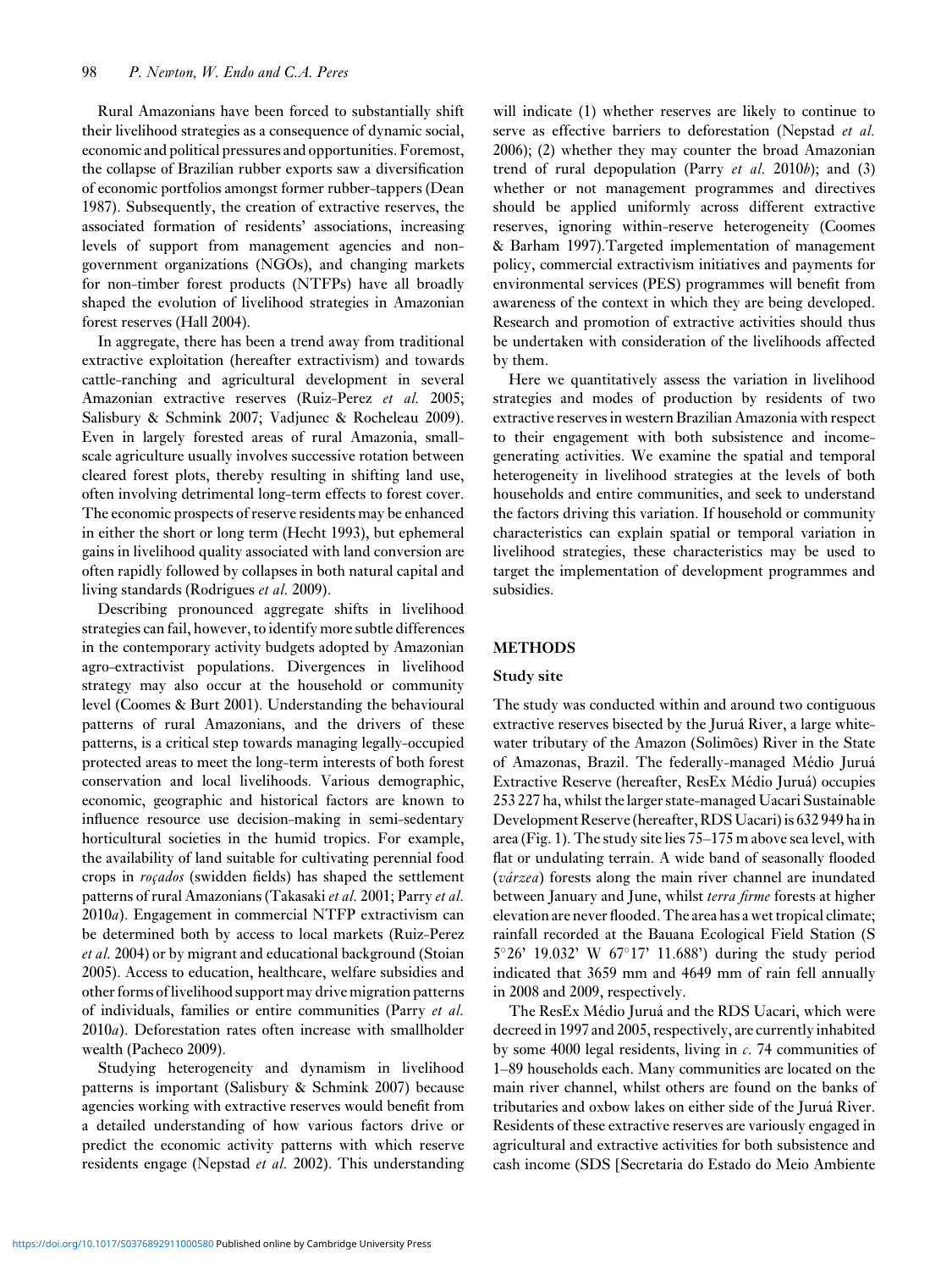**Figure 1** Location of communities within and immediately outside, the boundaries of the Uacari Sustainable Development Reserve and the Médio Juruá Extractive Reserve in the state of Amazonas, Brazil. Insets show the location of Amazonas within Brazil (above) and the study area within the full protected area network of Amazonas (below).



e Desenvolvimento Sustentável] 2010). Both reserves are government-owned but all communities are granted equal, long-term usufruct rights to forest resources.

### **Data collection**

This research was undertaken as part of a large-scale threeyear research project within this study site, of which all authors were team-members. We collected socioeconomic data from 181 households across eight communities in the ResEx Médio Juruá, 17 communities in the RDS Uacari and two communities immediately adjacent to these two reserves, spanning a *c*. 320-km section of the Juruá River. The research team maintained a constant physical presence in the reserves throughout, facilitating data collection, reinforcing data quality-control, and enhancing the reliability and level of detail of interviewees' responses.

#### **Weekly household surveys**

Weekly surveys were conducted in 127 households across 14 communities between March 2008 and July 2010. This sampling effort represented  $c$ . 21% of all active households in these two reserves. One resident from each community, who had been previously trained, visited up to 10 randomlyselected households per community on a weekly basis and recorded all extractive and agricultural activities of each household. Each week, this trained resident questioned a senior household member about three categories of activity important for subsistence and cash-income: (1) cultivation of agricultural products; (2) extraction of wild plant forest resources; and (3) fishing. For each activity, the weekly

household quantities of all resources collected or produced were recorded, together with their ultimate use (consumed locally or sold), values and markets for traded goods. In the interest of comparability, these questionnaires were based on those used in a biological monitoring programme including several protected areas within the State of Amazonas (Ferraz *et al.* 2008). The time interval of data collection varied between communities, and some weekly data were missing due to absences of monitoring personnel. We therefore analysed data from all households for which data were available for at least 40 weeks spread over at least a single period of 365 consecutive days, resulting in a subset of 82 households from 10 communities (mean  $\pm$  SD number of weekly samples per household  $= 66.6 \pm 10.3$ . Another 45 households sampled failed to capture a full year-round seasonality cycle, and were therefore excluded from the analyses.

### **One-off household and community interviews**

Two modes of one-off interviews were conducted by Peter Newton and Whaldener Endo within 181 households belonging to 27 communities between June and December 2009. These interviews generated predictor variables that were used to model livelihood strategies, and offered an opportunity to gather data to further explain the patterns observed. Firstly, household interviews were undertaken with one or more senior members of each household to document the household's demographic profile, material assets and wealth. Interviewed households were also asked to indicate their highest-earning main activity type as the principal incomegenerating activity. Secondly, community interviews were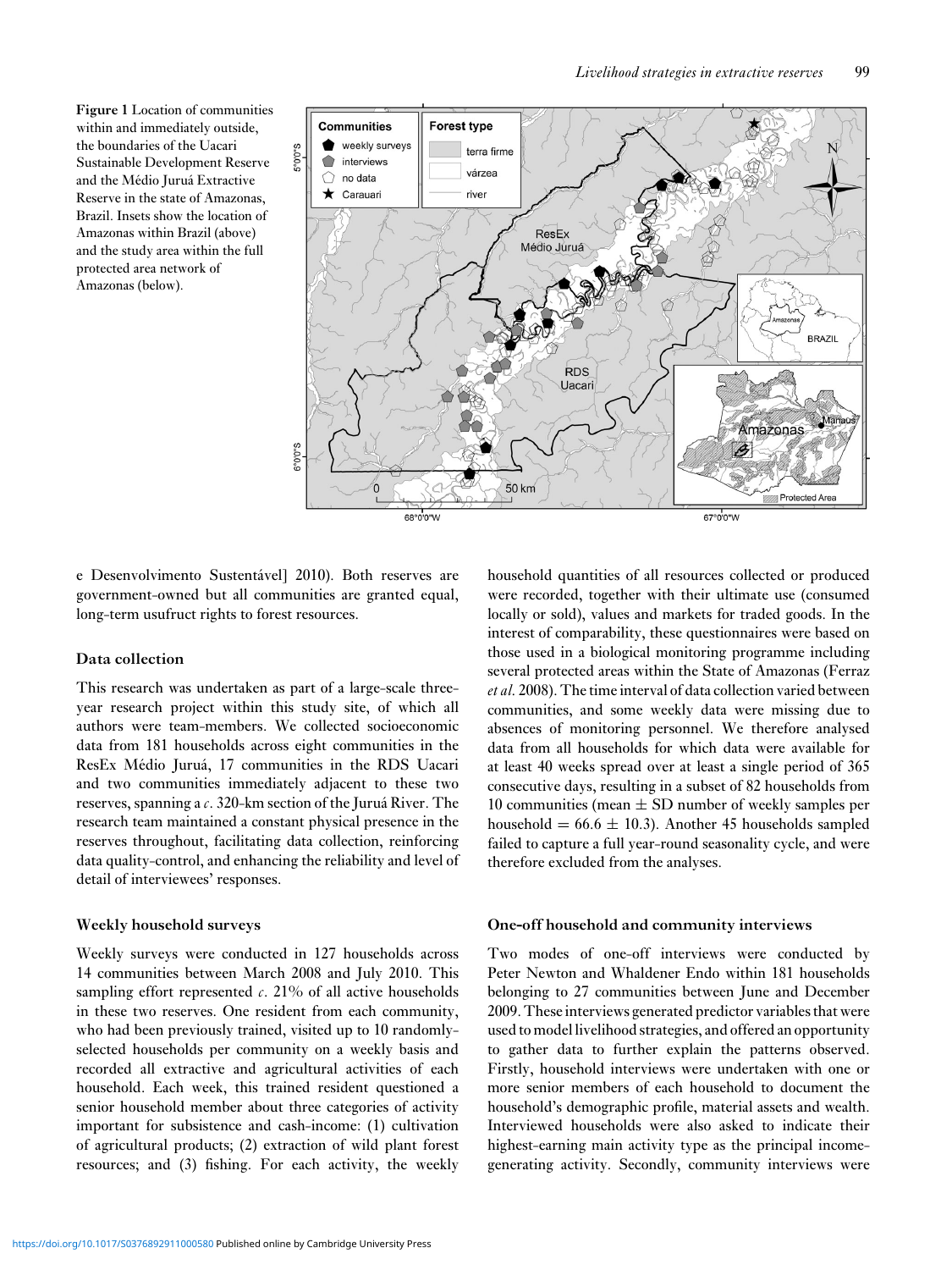conducted with a senior member of each community (usually the locally elected leader) to document the community's overall demographic profile, physical geographic setting, infrastructure and material assets. Both forms of interview were structured, though additional information was recorded on an ad-hoc basis if offered. We distinguished weekly surveys (82 households in 10 communities) from one-off interviews (181 households in 27 communities) throughout the study. All communities and households surveyed weekly were also interviewed.

### **Data analysis**

# *Data cleaning*

Weekly survey data occasionally lacked certain details (for example prices in R\$; R\$  $1 = US$$  0.60, March 2011) for some resources, so whenever necessary we used productspecific prices, averaged from all other households, to fill these gaps because product prices were temporally and spatially stable, and to allocate zero to all missing values would have unnecessarily biased the data.

Since fish catches were presumed to greatly exceed agricultural and forest extraction events in frequency, surveyed households were only asked details about the previous two days in terms of fishing yields, and the total weekly income derived from fishing. Where necessary, we multiplied the recorded data based on these two days by 3.5 to estimate weekly offtake.

Resources were grouped according to taxonomy and end-use functionality. Agricultural products were generally divided by species. Extractive resources were divided by species where the taxonomy dictated the use and/or price (for example seeds of *andiroba* trees [*Carapa guianensis* (Meliaceae)] were specifically used for oil extraction), but were grouped by the extracted plant-part when collectors were less taxonomically discriminatory (e.g. many tree species were collected for firewood, or for their bark). Catches of most fish were reported at the level of species but these were grouped by family using the classification system described by Santos *et al.* (2006).

Since each resource was recorded using different traditional units of quantity, we hereafter define the number of yield 'events' as the frequency with which each resource was recorded as being produced or extracted, irrespectively of the amount produced or harvested.

All reported correlations use the Pearson coefficient (r) as a measure of the strength of association between variables .

### *Models*

We used multi-level generalized linear mixed models to relate variation in household production and extraction of key resources derived from alternative activity categories to demographic and geographic variables at the household and community level. Multi-model inference based on the AIC information criterion was used to rank the importance of variables and produce model-averaged parameter estimates (Burnham & Anderson 2002). We built models using the package 'lme4' in R (R Development Core Team 2010), and used the package 'glmulti' to facilitate multi-model inference based on every possible first-order combination of predictor variables (Calcagno 2010). This package also calculated selection probabilities for each variable, from which we could infer their relative importance. We incorporated a null predictor into the model, with which to identify those predictors with a genuine effect on household production (Boughey *et al.* 2011).

Mean weekly production rates were calculated separately for each household for the most frequently-produced or harvested agricultural, extractive and fishing resources. Key household and community-level variables were identified and incorporated as predictors, with households nested within a community, which was included as a random variable.

Household-level variables were: family size (total number of people in the household membership); residence period (the number of years the family had been in residence in its current community); welfare income (the mean weekly payment received by the household in the form of government and non-government support grants); and labour income (the mean weekly household income derived from casual labour and state employment).

Community-level variables were: community size (the number of households within any given community); community age (the number of years the community had occupied that location); forest type (measured as the proportion of all land  $[78.5 \text{ km}^2]$  within a 5-km radius from the community centre comprised of várzea forest rather than terra firme forest or a permanent water-body); and distance to town (the low-water fluvial distance [km] from the community to the municipal urban centre, Carauari; Fig. 1). The landscape metric describing the forest type was generated in ArcGIS 9.3 using a 5-km buffer zone around each community, overlain onto a shapefile of vegetation types obtained from the Projeto RADAMBRASIL (1977) survey. This may be the best available proxy for distinguishing forest types within the RDS Uacari, compared to shuttle radar topography mission (SRTM) digital elevation data or alternative vegetation classifications (SDS 2010). Since forest type was measured as the proportion of várzea forest, it follows that a negative model coefficient for this variable indicates that an increased availability of terra firme forest (negatively correlated with várzea forest) has a positive influence on the modelled variable. The network analyst extension of ArcGIS was used to generate the distance to town variable, based on the WWF (World Wildlife Fund) hydrosheds river network data (Lehner *et al.* 2006). The buffer distance was set at 5-km for both forest type and population density (see below). Although linear distances can only be a proxy for tropical forest accessibility, which is heavily influenced by navigable watercourses and existing forest trails, survey data and local information suggested that a 5-km radius was an approximate mean boundary threshold of resource extraction.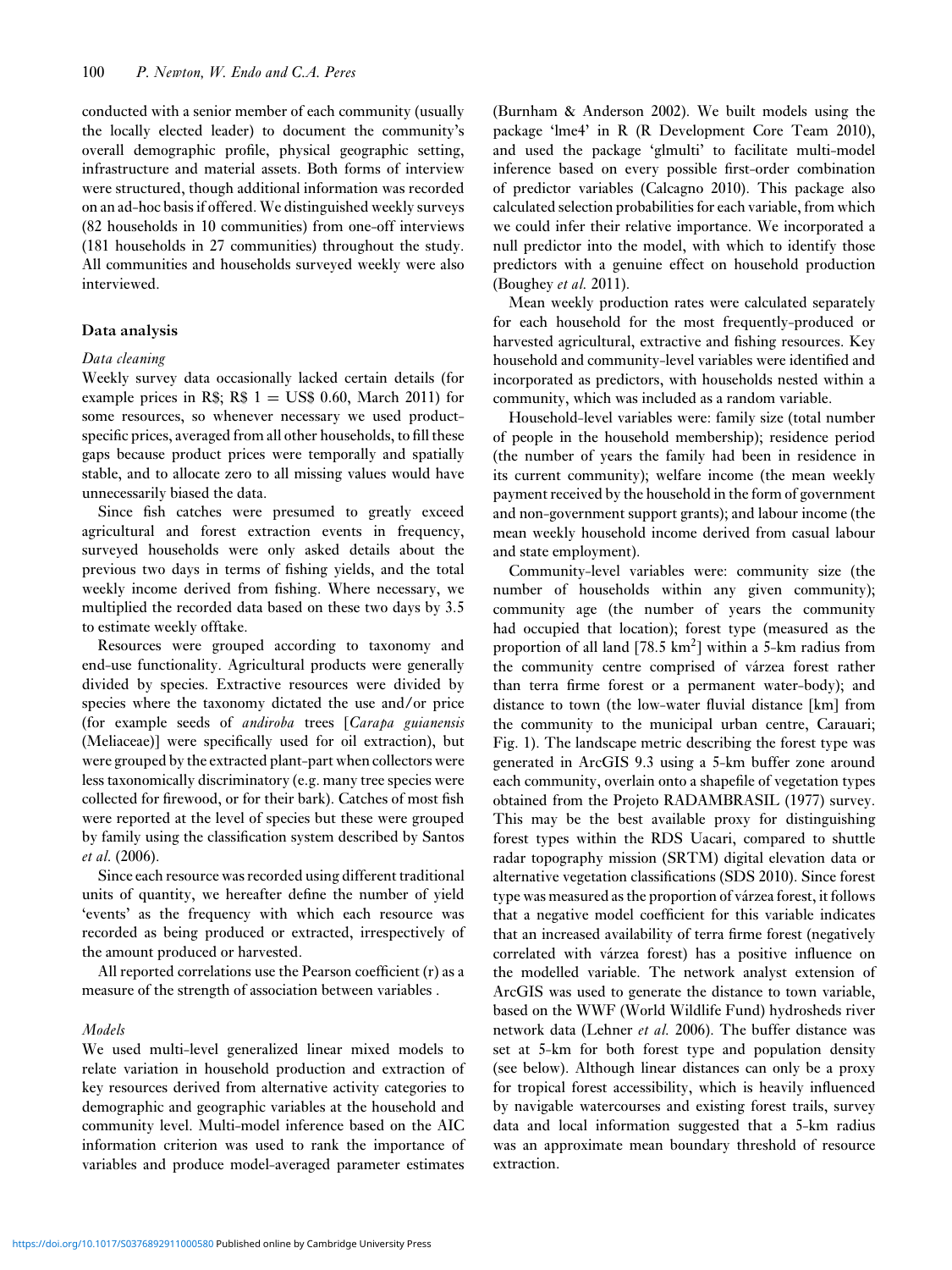### **Weekly surveys of livelihood activities**

The large number of cultivated and harvested products reported over the entire study were grouped based on congruence of their local names and their end-use functionality, including 21 agricultural products, 20 timber and non-timber forest extractive resources and 17 clades (families) of fish.

Many households also gained income from other sources, including employment by the state (as health agents, school boat drivers, research assistants and in schools; 52 households); employment by neighbours (usually as chainsaw operators or other manual work; 21 households); and from state benefits including *Bolsa Família* (a family welfare allowance from the federal government; 132 households), *Bolsa Floresta* (a payment for environmental services from an NGO; 70 households), and state pensions for elderly or disabled people (25 households).

# **Frequency of resource yield**

A total of 17 121 yield events were recorded across the 82 focal households. The frequency of events for the three most frequently-recorded resources in each activity category considered individually was strongly correlated with the quantity produced or extracted ( $r > 0.5$ ,  $p < 0.001$ ). The number of yield events was therefore a good proxy indicator for comparing the extent of production and extraction of different resources whose quantities were unavoidably measured using different currencies.

Each activity type was dominated by the frequent production or extraction of a small number of key resource commodities. Agricultural activity was focused primarily on the production of *farinha* (dry manioc flour) from the tubers of *Manihot esculenta*, a staple carbohydrate that accounted for 63% of all agricultural yield events (Table 1). A total of only eight products, including manioc flour and a number of fruits, collectively accounted for 95% of all events with a further 12 infrequently-recorded products jointly summing to 5%. Similarly, forest extractivism was dominated by the collection of firewood (40% of all events), although *acaí* (fruit of the slender palm *Euterpe* spp.) and rubber (latex of *Hevea* spp.) were also frequently extracted (21% and 10% of events, respectively). Eleven resources accounted for 95% of events and a further nine accounted for the remaining 5% (Table 1). Seventeen families of fish were recorded in the catches of the study households, the most frequent family of which (Characidae: for example *Pygocentrus* spp., *Colossoma* spp., *Brycon* spp.) included piranhas, tambaquis and pacus, accounting for 44% of all catches. Catfishes (Pimelodidae) and cichlids (Cichlidae) were the second and third highest ranking amongst the eight fish families that accounted for 95% of all fishing events (Table 1).

## **Local consumption versus sales**

For each of the three activity types, consumption accounted for most yield events, indicating that commercial trade was of secondary importance to subsistence in the livelihood strategies of these rural Amazonians (Table 1). However, the relative extent of consumption and sale varied both between activity categories and resource types.

Only 12% of all 8805 recorded fish catches were sold, compared to the 20% of 3969 extracted forest resources. However, the proportion of agricultural products that were sold was much higher (42%), indicating that a greater proportion of cash income is derived from plant cultivars rather than from harvesting of wild resources. This trend was mirrored by the mean quantity of resources traded for cash, with fish, forest products and agricultural resources respectively accounting for 8%, 37% and 55% of all resource units (17 121) recorded (Table 1).

All agricultural products, extractive resources and fish species were consumed locally by a minimum of one household at least once. However, many resources were consumed locally but never sold, and the ratio of local consumption to sales was highly variable. Resources predominantly ( $\geq 80\%$ ) produced or exploited for commercial purposes included cultivated fruits (bananas, limes and papayas), rubber (*Hevea* spp. latex) and oilseeds (*Carapa guianensis* and *Astrocaryum murumuru*), rather than fish. Conversely, a number of resources were primarily consumed locally, including two agricultural (watermelons and yams), five extractive (firewood, construction timber, the bark of various tree species, and fruits from *tucumã* palms [*Astrocaryum tucuma*] and other tree species), and six of the eight top-ranking fish families (Table 1).

### **Spatial variance in livelihood strategies**

Quantifying livelihood strategies based on self-reporting by households and communities, local consumption was more prevalent than trade. Of 180 respondent households across 27 communities, all reported engaging in agricultural, forest extractivism and fishing activities for subsistence. However, only a fraction of these households and communities reported sales of these major resource types: 144 households in 27 communities sold agricultural products; 141 households in 24 communities sold timber and non-timber resources; and 98 households in 22 communities sold fish.

The ten focal communities within which we obtained detailed weekly survey data shared similar activity profiles in terms of the production and harvesting of resources for subsistence, but varied widely in the extent to which they generated income from these activities. There was little variation across communities in the relative partitioning of engagement between agricultural, extractive and fishing activities for consumption, as indicated both by the overall frequency of events in each category (Fig. 2) and by the monetary value accrued from each activity type (Fig. 2). In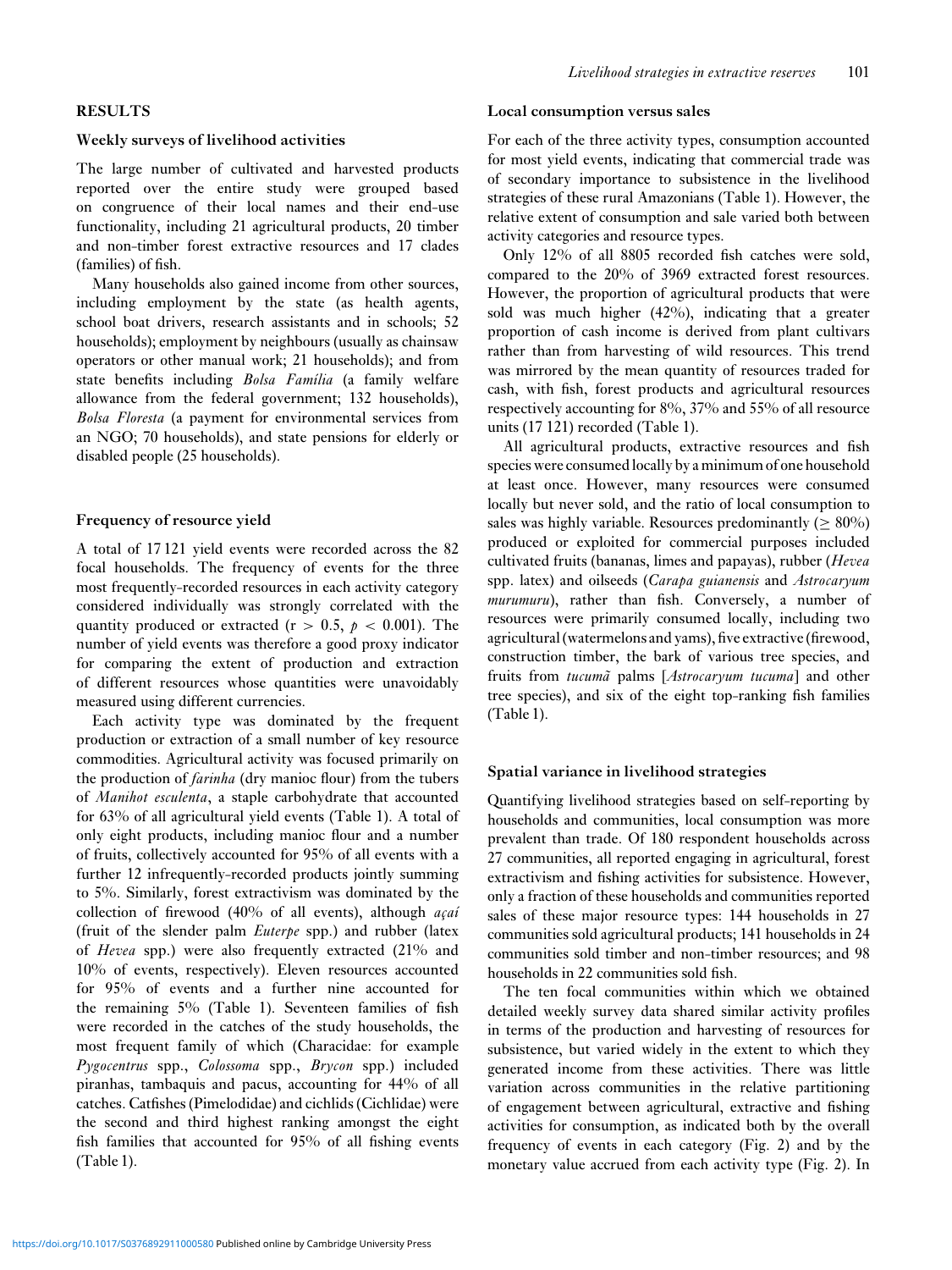| Table 1 The principal agricultural, forest and fish resources produced and extracted by households in the Médio Juruá region of Amazonas.       |
|-------------------------------------------------------------------------------------------------------------------------------------------------|
| Within each activity category, the resources that jointly accounted for 95% of all yield events are listed together with the proportion (Prop.) |
| of all events accounted for by that resource and the volumetric proportion that was consumed locally or sold. The total number of events and    |
| total quantity pertaining to each resource are summarized in the final columns. Rows labelled 'Total' show the sum proportion of events and     |
| the mean proportion of the quantity consumed locally or sold. *Resources for which $> 80\%$ of yield volume was either consumed or sold.        |
| Fishing events are shown from only two surveyed days per week, on the basis of weekly household-scale surveys. inds $=$ individuals, $n/a =$    |
| not applicable.                                                                                                                                 |

| Activity               | Product (local                    | <i>Species, genus or</i> | Locally consumed |          | Sold     |          | <b>Total</b> |          |               |  |
|------------------------|-----------------------------------|--------------------------|------------------|----------|----------|----------|--------------|----------|---------------|--|
| category               | name)                             | family                   | Prop.            | Prop.    | Prop.    | Prop.    | No.          | Quantity | Units         |  |
|                        |                                   |                          | events           | quantity | events   | quantity | events       |          |               |  |
| Agriculture            | Manioc                            | Manihot esculenta        | 0.36             | 0.31     | 0.27     | 0.69     | 2734         | 5164     | 50-kg sacks   |  |
|                        | Banana                            | Musa spp.                | $0.08\,$         | $0.20\,$ | 0.06     | $*0.80$  | 631          | 3931     | bunches       |  |
|                        | Lime                              | Citrus aurantifolia      | $0.00\,$         | 0.01     | 0.04     | $*0.99$  | 186          | 55 978   | inds          |  |
|                        | Watermelon                        | Citrullus lanatus        | 0.03             | $*0.89$  | 0.00     | 0.11     | 147          | 4197     | inds          |  |
|                        | Papaya                            | Carica papaya            | $0.01\,$         | 0.03     | 0.03     | $*0.97$  | 146          | 3969     | inds          |  |
|                        | Palm fruit (pupunha)              | Bactris gasipaes         | 0.02             | 0.52     | 0.01     | 0.48     | 134          | 671      | bunches       |  |
|                        | Yam                               | Dioscorea spp.           | 0.02             | $*0.90$  | $0.00\,$ | 0.10     | 75           | 1238     | kgs           |  |
|                        | Avocado                           | Persea americana         | $0.01\,$         | 0.77     | 0.00     | 0.23     | 65           | 2202     | inds          |  |
|                        | 12 other resources                | Various species          | 0.04             | n/a      | 0.01     | n/a      | 229          | n/a      | n/a           |  |
|                        |                                   | Total                    | 0.58             | 0.45     | 0.42     | 0.55     | 4347         |          |               |  |
| Forest<br>extractivism | Firewood                          | Various species          | 0.40             | $*1.00$  | 0.00     | 0.00     | 1584         | 1635     | branches      |  |
|                        | Palm fruit (açaí)                 | <i>Euterpe</i> spp.      | 0.19             | 0.72     | 0.02     | 0.28     | 820          | 3460     | 18-litre tins |  |
|                        | Rubber                            | Heavea spp.              | 0.02             | 0.20     | 0.08     | $*0.80$  | 407          | 7783     | litres        |  |
|                        | Palm fruit (tucumã)               | Astrocaryum<br>aculeatum | 0.05             | $*0.99$  | 0.00     | $0.01\,$ | 215          | 6064     | inds          |  |
|                        | Honey                             | Various bee<br>species   | $0.01\,$         | 0.26     | 0.04     | 0.74     | 196          | 588      | litres        |  |
|                        | Seeds (andiroba)                  | Carapa guianensis        | 0.01             | 0.18     | 0.03     | $*0.82$  | 160          | 1966     | 18-litre tins |  |
|                        | Seeds (murumuru)                  | Astrocaryum<br>murumuru  | $0.00\,$         | 0.06     | 0.02     | $*0.94$  | 109          | 1288     | 18-litre tins |  |
|                        | Fruit: other                      | Various species          | 0.03             | $*0.95$  | 0.00     | 0.05     | 103          | 2836     | inds          |  |
|                        | Timber: other                     | Various species          | $0.01\,$         | 0.77     | 0.00     | 0.23     | 73           | 491      | trees         |  |
|                        | Timber:<br>construction           | Various species          | 0.02             | $*0.99$  | 0.00     | 0.01     | 62           | 91       | metres        |  |
|                        | Bark                              | Various species          | $0.01\,$         | $*0.86$  | $0.00\,$ | 0.14     | 58           | 343      | metres        |  |
|                        | 9 other resources                 | Various species          | 0.04             | n/a      | 0.01     | n/a      | 182          | n/a      | n/a           |  |
|                        |                                   | Total                    | $0.80\,$         | 0.63     | $0.20\,$ | 0.37     | 3969         |          |               |  |
| Fishing                | Tambaquí, pacu,<br>piranha etc.   | Characidae               | 0.41             | $*0.96$  | 0.03     | 0.04     | 3936         | 64 5 58  | inds          |  |
|                        | Surubim, mandim,<br>pirarara etc. | Pimelodidae              | 0.12             | 0.68     | 0.07     | 0.32     | 1710         | 10 362   | inds          |  |
|                        | Tucunaré, carauaçú<br>etc.        | Cichlidae                | 0.08             | $*0.98$  | 0.00     | 0.02     | 674          | 4309     | inds          |  |
|                        | Jaraquí, curimatã                 | Prochilodontidae         | 0.07             | $*1.00$  | 0.00     | 0.00     | 605          | 4594     | inds          |  |
|                        | Piau                              | Anostomidae              | $0.07\,$         | $*0.97$  | $0.00\,$ | 0.03     | 598          | 6147     | inds          |  |
|                        | Aruanã, piraracu                  | Osteoglossidae           | 0.05             | 0.75     | 0.01     | 0.25     | 507          | 1853     | inds          |  |
|                        | Bodó                              | Loricariidae             | 0.03             | $*1.00$  | 0.00     | 0.00     | 270          | 4587     | inds          |  |
|                        | Cascuda, branquinha               | Curimatidae              | 0.01             | $*1.00$  | 0.00     | 0.00     | 125          | 4231     | inds          |  |
|                        | 9 other families                  | Various species          | 0.04             | n/a      | 0.00     | n/a      | 380          | n/a      | n/a           |  |
|                        |                                   | Total                    | 0.88             | 0.92     | 0.12     | 0.08     | 8805         |          |               |  |

contrast, there was a large degree of heterogeneity in the frequency of activities for income-generation (Fig. 2) and the proportion of community-level income derived from each activity type (Fig. 2).

Engagement with alternative income-generating activities showed a high degree of congruence between households belonging to the same community. All of the 82 weeklysurveyed households gained over half of their total annual income from a single activity type (mean  $\pm$  SD proportion of total income from this activity =  $0.85 \pm 0.14$ ) and so self-assessed ranking of activity importance proved to be a good proxy for community activity profiles (strong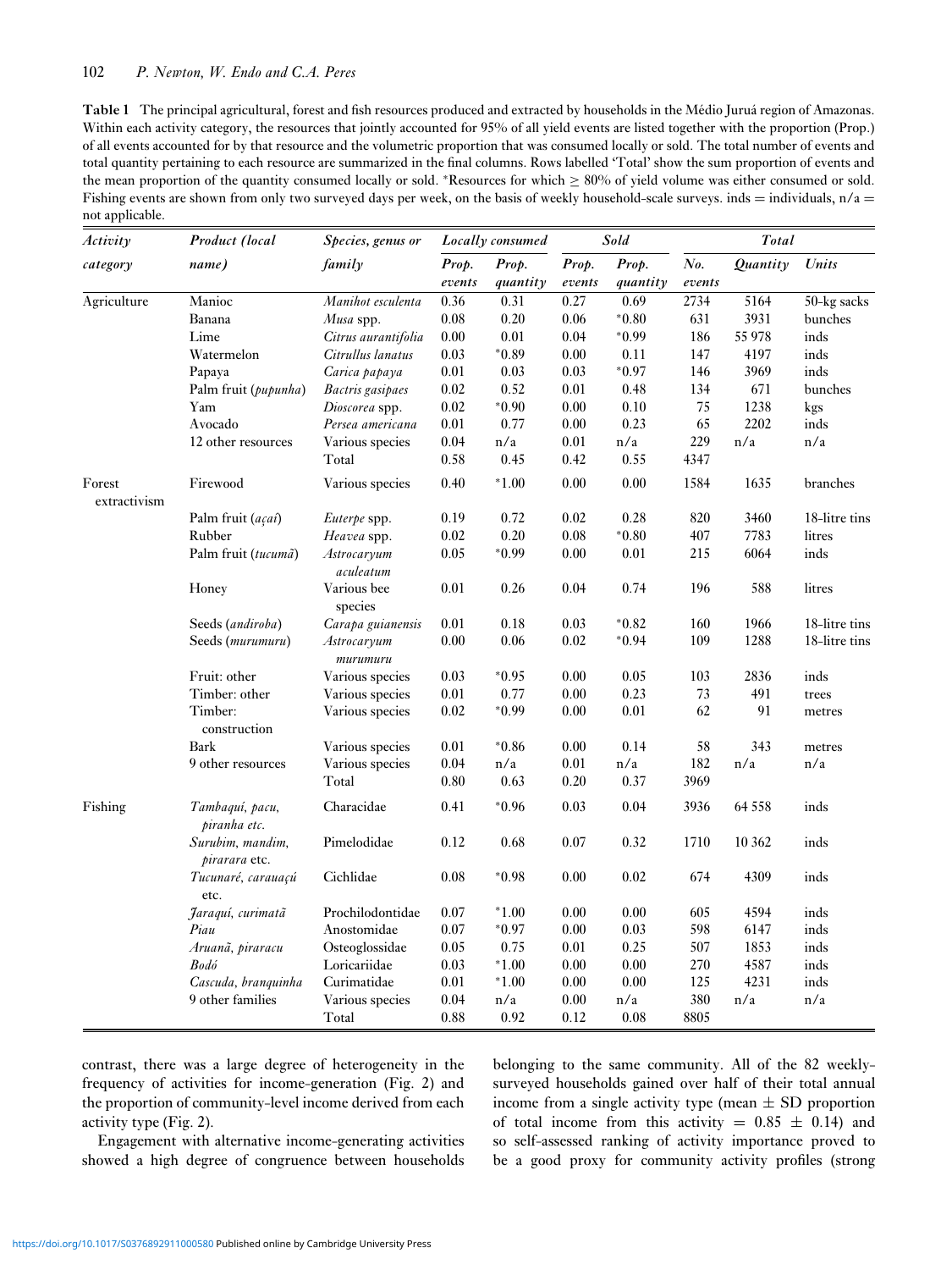*Livelihood strategies in extractive reserves* 103

**Figure 2** Variation in livelihood strategies by rural Amazonians in the Médio Juruá region of Amazonas. On the basis of weekly household surveys: the relative frequency with which communities engaged in agrarian, extractive and fishing activities for (*a*) sale and (*b*) local consumption; the relative monetary value of resources produced or extracted for (*c*) sales and (*d*) local consumption. On the basis of one-off interviews: the relative frequency with which each activity was ranked as the principal income-generating activity by households within communities (*e*) surveyed on a weekly basis and (*f*) for which no comparable weekly survey data are available. The number of households surveyed and interviewed in each community are indicated at the top of the bars (*e*, *f*). In (*a*) and (*b*), fishing events are shown from only the two surveyed days per week.



congruence between Fig. 2*c* and *e*). In 65 of 82 cases, the highest-ranked activity from weekly survey data matched that of the household's own assessment. The rankings reported by communities that were not surveyed on a weekly basis (Fig. 2) can therefore be interpreted as a fair approximation of community livelihood strategies on a wider spatial scale.

Households within a community were much more likely to converge in their principal income-generating activity than would be expected by chance (Fig. 2), indicating that household activity profiles are reflected at the communitywide level. Only three communities contained at least one household engaged primarily in each of the three activities. In nine out of 27 communities, all households ranked the same activity as being their most important income-generator and households in the other 15 communities reported just two of the three activities as their principal income source.

### **Temporal variation in resource use**

The heaviest rainfall in the Juruá region was in November– April but water levels lagged this by *c*. 14 weeks (Fig. 3). The várzea forest was therefore usually accessible on foot for the second half of each year, but was inundated by up to *c*. 11 m of water between January and June.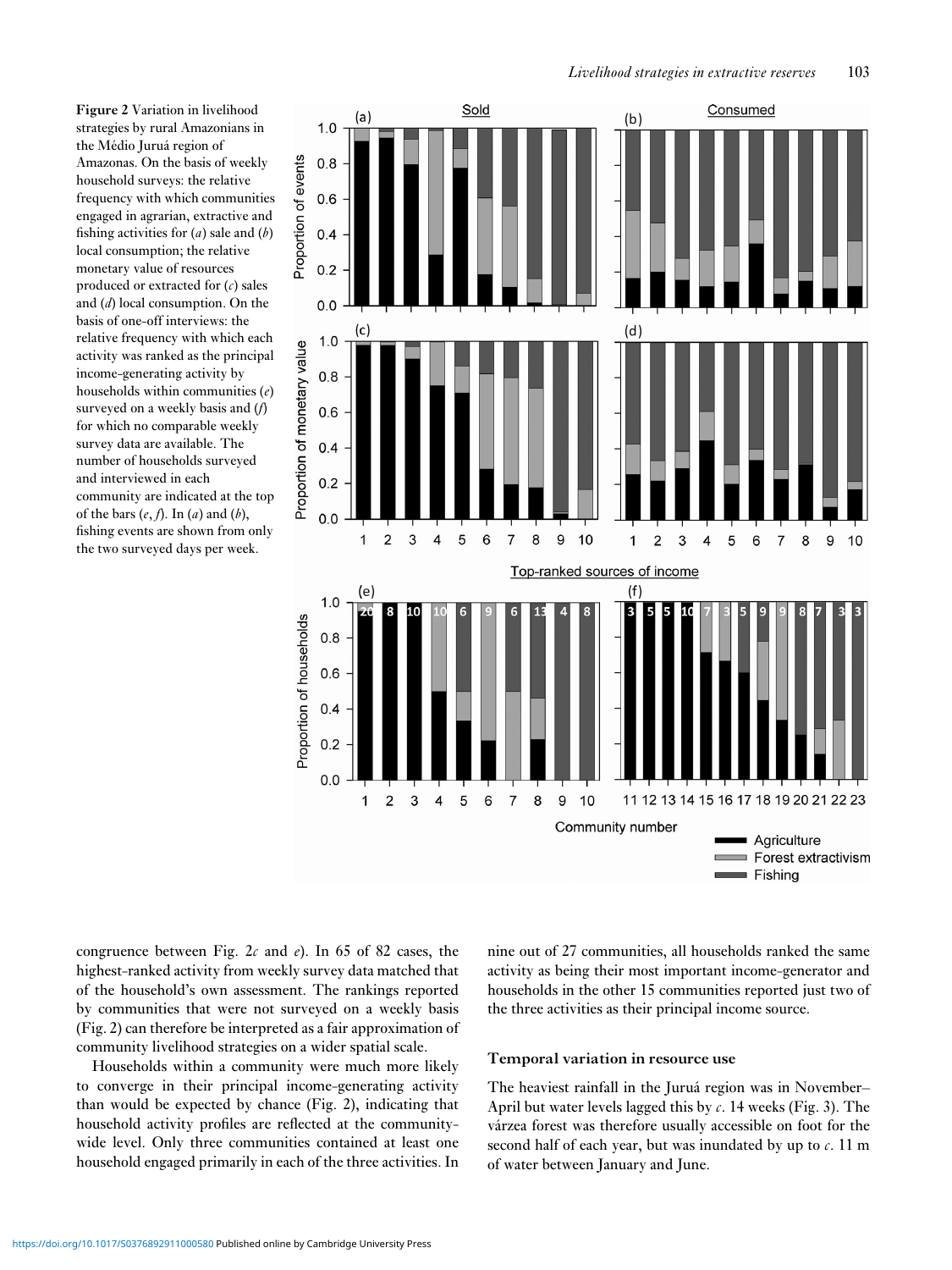

**Figure 3** Temporal variation in the yield rates of the three main resource types produced or extracted in the study reserves, as measured by the monthly proportion of (*a*) agricultural, (*b*) extractive and (*c*) fish yields in relation to annual totals. Principal resources illustrated in each case are those that accounted for the greatest number of events in each activity category (see Table 1). The monthly variation (*d*) in mean rainfall is as measured at the Eirunepé meteorological station (2000–2010) and mean discharge (m3 s−1) is of the Juruá River measured at Porto Gavião, Carauari (1972–1994) (Source: Petrobras).

Weekly surveys of resource use indicated significant variation in the relative consistency of monthly offtakes of the main resources in each of the three activity categories. The principal agrarian and fish resources were less variable over time than extractive plant products, with greater monthly variation in the proportion of the total annual harvest derived from the three most frequently-extracted plant resources than from the other two activity types (for example variance in monthly offtake of manioc = 0.001, rubber = 0.013, açaí = 0.012; Fig. 3). Firewood, the most frequently extracted class of plant products, was collected throughout the year, but açaí fruits were only available during the mid-wet to early-dry season (January–June), and rubber was tapped only between July and December. The proportion of the total harvest of the three most important fish families peaked during the dry season (May–August), though these were caught throughout the year.

# **Determinants of production and extraction of key resources**

We have shown that livelihood strategies of reserve residents were dedicated to relatively few key resources, despite the overall high diversity of resources produced or extracted. The best single models for the production and extraction of these four resources had only intermediate or low Akaike weights (manioc:  $\omega_i = 0.74$ , firewood:  $\omega_i = 0.69$ , açaí:  $\omega_i = 0.41$ ; characid fish:  $\omega_i = 0.51$ ) suggesting uncertainty in relation to alternative models, thereby supporting the use of a model-averaging approach (Table 2). Production of manioc and extraction of all other resources were explained by three to five alternative models forming the 95% set of models (summed  $\omega_i \geq 0.95$ ).

The best model for manioc production and firewood and characid fish extraction included the variable forest type, which appeared in at least half of all models in the 95% set for all these resources. Negative relationships between this variable and manioc production and firewood extraction indicate the importance of terra firme forest in predicting offtake of these resources, whilst a positive relationship with characid fish extraction suggests that larger spatial extents of várzea forest were associated with greater offtake of aquatic resources. The high sum of Akaike weights for the variable forest type for all three resources (Table 2) corroborates its importance for any model. The landscape structure in the general neighbourhood of settlements was therefore clearly a good indicator of relative effort allocated to agricultural, fishing and other extractive activities. However, while the Akaike weight for forest type in the model set for açaí extraction was moderately high ( $\omega_i = 0.27$ ), this compared unfavourably with the null predictor (upper 95% percentile  $\omega_i = 0.36$ , casting doubt on the importance of local forest composition for acaí harvest levels. ¸

Family size was also included within all of the model sets, but only within the model set for açaí extraction did the sum of Akaike weights ( $\omega_i = 0.57$ ) compare favourably against the null predictor. Higher labour input from larger families resulted in greater weekly volumes of these palm fruits.

### **Forest type**

Forest type was used as a proxy for relative accessibility of different forest habitats by community members. The variable was a strong predictor of household offtake in three of the four top-ranking model sets. Mean household production of manioc and collection of firewood were negatively correlated with the extent of flooded forests within a 5-km radius of the community, whereas communities largely surrounded by flooded forest exhibited higher yields of characid fish.

An alternative measure of manioc production, namely the number of 50-kg sacks of manioc flour produced by households surveyed each week, was highly correlated with the number of manioc stems that those households reported to have planted most recently in swidden fields ( $r = 0.847$ ,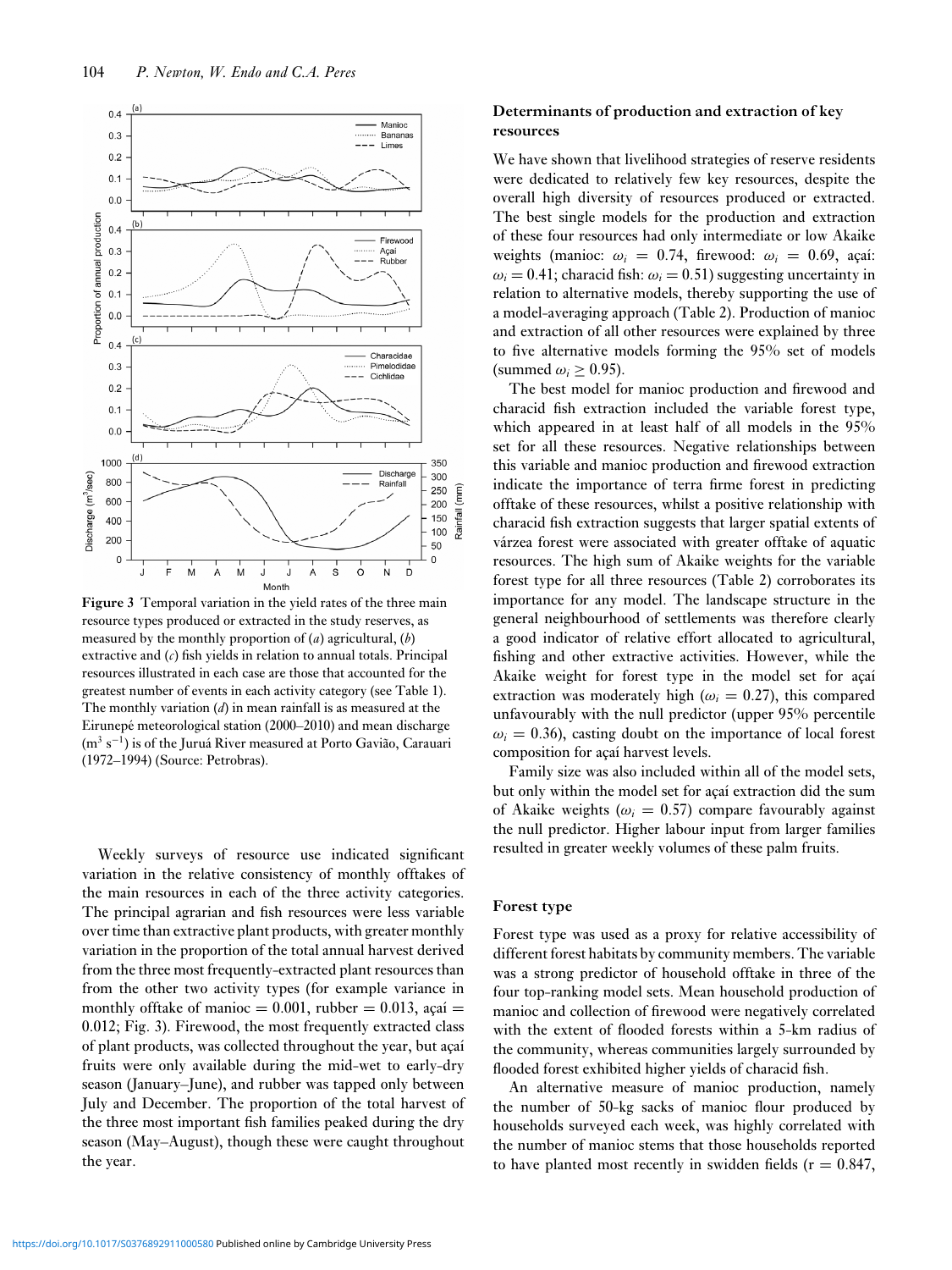| Table 2 Summary of multi-level mixed effects models of mean weekly production or extraction of manioc flour, firewood, açaí fruit and characid fish by households in the Médio Juruá           |  |  |  |
|------------------------------------------------------------------------------------------------------------------------------------------------------------------------------------------------|--|--|--|
| region of the Brazilian state of Amazonas. All models that make up 95% of the sum Akaike weight ( $\omega_i$ ) are shown. *Variables included in each model. Model averaged Akaike weights for |  |  |  |
| each variable are indicated above the first model of each set. In the logarithmic notation used for B and variance, 1.58E-01 indicates $1.58 \times 10^{-1}$ .                                 |  |  |  |

| Resource                                      | No. models     | Model          | <i>Intercept</i>      | Household covariates |                         |                   | Community covariates |              |                                        |               | <b>Null</b>                | IC        | $\Delta$ $IC$ | $\omega_i$ |      |
|-----------------------------------------------|----------------|----------------|-----------------------|----------------------|-------------------------|-------------------|----------------------|--------------|----------------------------------------|---------------|----------------------------|-----------|---------------|------------|------|
|                                               | in $95\%$ set  |                |                       | Family<br>size       | Residence<br>period     | Welfare<br>income | Labour<br>income     | size         | $Commuty$ Community Forest type<br>age |               | <b>Distance</b><br>to town | predictor |               |            |      |
| Log no.                                       |                |                | 1.00                  | 0.21                 | 0.00                    | 0.00              | 0.00                 | 0.01         | 0.00                                   | 0.94          | 0.00                       | 0.37      |               |            |      |
| sacks of                                      | 3              |                | $\ast$                |                      |                         |                   |                      |              |                                        | $\ast$        |                            |           | 48.22         | 0.00       | 0.74 |
| manioc                                        |                |                | $\ast$                | $\ast$               |                         |                   |                      |              |                                        | $\ast$        |                            |           | 50.92         | 2.70       | 0.19 |
| flour per                                     |                | 3              | $\ast$                |                      |                         |                   |                      |              |                                        |               |                            |           | 54.27         | 6.06       | 0.04 |
| week                                          |                |                | $1.06E+00$ 3.42E-02   |                      | $-6.86E-03$ $-1.34E-03$ |                   | 8.60E-04             | $1.10E - 01$ | $-3.75E-01$                            | $-2.60E-01$   | $-1.43E-01$                |           |               |            |      |
|                                               |                | variance       | $1.58E - 01$          | 4.57E-08             | 1.73E-06                | 1.48E-11          | 5.82E-13             | 5.06E-04     | 7.61E-02                               | 3.72E-02      | 1.24E-02                   |           |               |            |      |
| Log no.                                       |                |                | 1.00                  | 0.14                 | 0.01                    | 0.00              | 0.00                 | 0.03         | 0.04                                   | 0.87          | 0.01                       | 0.67      |               |            |      |
| branches                                      | 5              |                | $\ast$                |                      |                         |                   |                      |              |                                        | $\ast$        |                            |           | 274.10        | 0.00       | 0.69 |
| of firewood                                   |                | $\overline{2}$ | $\ast$                | $\ast$               |                         |                   |                      |              |                                        | $\ast$        |                            |           | 277.80        | 3.70       | 0.11 |
| per week                                      |                |                | $\ast$                |                      |                         |                   |                      |              |                                        |               |                            |           | 278.07        | 3.96       | 0.10 |
|                                               |                |                | $\ast$                |                      |                         |                   |                      |              | $\ast$                                 | $\ast$        |                            |           | 280.36        | 6.26       | 0.03 |
|                                               |                |                | $\ast$                |                      |                         |                   |                      |              |                                        |               |                            |           | 281.43        | 7.32       | 0.02 |
|                                               |                |                | $8.12E+00$ $8.73E-02$ |                      | 7.56E-02                | $8.62E - 03$      | $-2.04E-02$          | $6.06E - 02$ | $6.30E - 01$                           | $-4.16E + 00$ | $4.51E-03$                 |           |               |            |      |
|                                               |                | variance       | $7.39E - 01$          | $2.07E - 07$         | 5.53E-05                | 7.67E-09          | 3.88E-07             | $1.84E - 03$ | 1.79E-01                               | 1.29E-01      | $7.83E-10$                 |           |               |            |      |
| Log no.                                       |                |                | 1.00                  | 0.57                 | 0.00                    | 0.00              | 0.00                 | 0.00         | 0.01                                   | 0.27          | 0.00                       | 0.36      |               |            |      |
| 18-litre<br>tins of açaí<br>fruit per<br>week | 4              |                | $\ast$                | $\ast$               |                         |                   |                      |              |                                        |               |                            |           | 21.15         | 0.00       | 0.41 |
|                                               |                | $\overline{2}$ | $\ast$                |                      |                         |                   |                      |              |                                        |               |                            |           | 21.72         | 0.57       | 0.31 |
|                                               |                |                | $\ast$                | $\ast$               |                         |                   |                      |              |                                        |               |                            |           | 23.19         | 2.04       | 0.15 |
|                                               |                |                | $\ast$                |                      |                         |                   |                      |              |                                        |               |                            |           | 23.69         | 2.54       | 0.12 |
|                                               |                |                | $2.07E - 01$          | $3.34E - 02$         | 5.19E-01                | $-1.60E-01$       | $1.26E - 03$         | 1.74E-02     | $1.47E - 03$                           | $-5.59E-02$   | $-1.15E-03$                |           |               |            |      |
|                                               |                | variance       | 5.93E-03              | 8.47E-08             | 1.40E-01                | $2.46E-03$        | 5.21E-12             | 6.88E-06     | $2.72E-10$                             | 8.90E-05      | 1.09E-12                   |           |               |            |      |
| Log no.<br>characid                           | $\overline{4}$ |                | 1.00                  | 0.10                 | 0.01                    | 0.00              | 0.00                 | 0.01         | 0.04                                   | 0.60          | 0.00                       | 0.48      |               |            |      |
|                                               |                |                | $\ast$                |                      |                         |                   |                      |              |                                        | $\ast$        |                            |           | 126.99        | 0.00       | 0.51 |
| fish per                                      |                | 2              | $\ast$                |                      |                         |                   |                      |              |                                        |               |                            |           | 127.80        | 0.80       | 0.34 |
| week                                          |                | 3              | $\ast$                | $\ast$               |                         |                   |                      |              |                                        | $\ast$        |                            |           | 131.40        | 4.40       | 0.06 |
|                                               |                |                | $\ast$                | $\ast$               |                         |                   |                      |              |                                        |               |                            |           | 132.26        | 5.27       | 0.04 |
|                                               |                |                | $1.66E+00$ 2.02E-01   |                      | $2.30E - 01$            | $-4.82E-01$       | 3.75E-01             | $-1.90E-03$  | 2.46E-01                               | $1.43E + 00$  | 5.36E-02                   |           |               |            |      |
|                                               |                | variance       | 7.74E-03              | 7.17E-03             | 7.56E-03                | $1.68E - 01$      | 3.65E-02             | 4.84E-09     | 1.45E-02                               | $2.44E - 01$  | $3.26E - 05$               |           |               |            |      |

105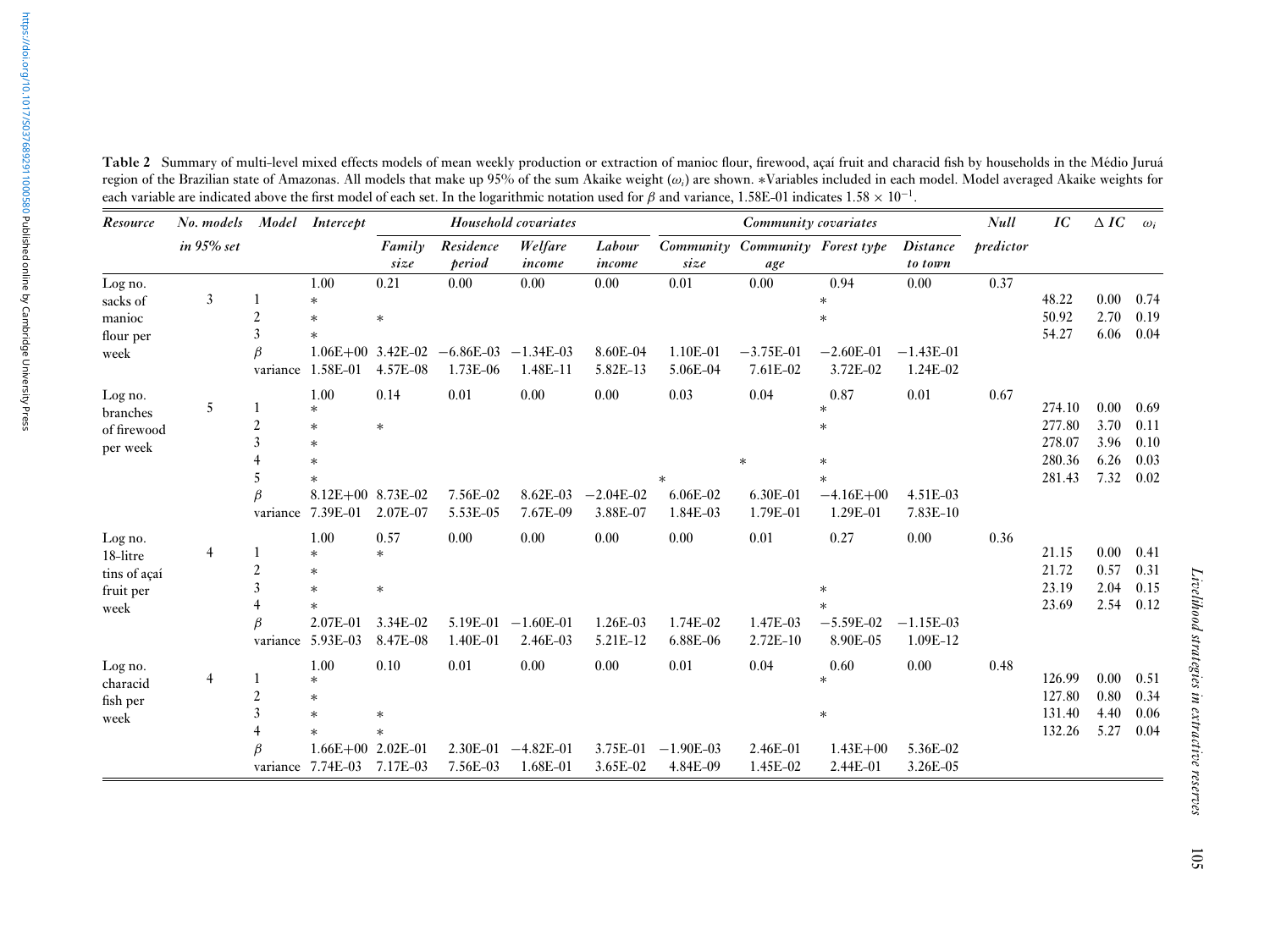

**Figure 4** The influence of the availability of terra firme forest within a 5-km radius of communities on manioc production, based on the number of stems planted per household per community (mean  $\pm$  SD). Solid and dashed lines indicate the overall linear regression and 95% confidence intervals, respectively.

 $n = 78$ ,  $p < 0.001$ ). This indicates both that interviewees were able to accurately report their current manioc crop size and that there was a strong linear relationship between crop size and agricultural output. We therefore used crop size (the number of planted stems reported by all 181 interviewed households) as a proxy for manioc production, and tested the relationship between crop size and terra firme availability (the proportion of terra firme forest within this 5-km radius) for all households. Mean crop size per community was strongly correlated with the availability of terra firme ( $r = 0.782$ ,  $n = 27$ ,  $p < 0.001$ ; Fig. 4), and thus predicted the extent of agrarian effort throughout the two reserves and not just those 10 communities surveyed on a weekly basis.

This dependence on terra firme land for agricultural production is further emphasized by the significant difference in forest landscape structure between nine communities reporting no sales of processed manioc and 17 communities that derived at least some income from manioc sales (proportion of várzea forest for non-trading communities  $=$  $0.86 \pm 0.10$ ; proportion of várzea forest for trading communities =  $0.57 \pm 0.21$ ; t-test:  $t = 4.639$ ,  $p < 0.001$ ). Communities whose operational forest cover contained a high proportion of seasonally flooded forest tended to produce sufficient manioc for subsistence only.

### **DISCUSSION**

# **Overview**

Common to all households were the imperatives of manioc cultivation as the staple carbohydrate, fishing as a principal source of protein and the harvest of timber and nontimber forest products for food, fuel and the construction of houses and canoes. However, there was considerable variation between livelihood strategies of individual households within this study system, particularly with respect to the main income-generating activities with which they engaged. We now discuss how understanding the biophysical and demographic factors that influence this variation can be important to reserve managers and agencies wishing to implement development and subsidy programmes designed to modulate the behaviour of rural Amazonians.

# **Extractive reserves or agricultural enclaves within a forest landscape?**

The extractive reserve concept originally sought to ensure land-tenure rights for traditional communities, though this subsequently broadened to additionally juxtapose biodiversity conservation objectives. Whilst manioc cultivation has traditionally been a means of producing *farinha* (a staple carbohydrate in Amazonia) for subsistence in rural areas, it was implicit within the extractive reserve philosophy that Amazonians living within these reserves would engage primarily in traditional extractive activities that exploited NTFPs such as rubber, Brazil nuts, *copaíba* oleoresin and andiroba oil for income-generation (Fearnside 1989). Yet our results suggest that a large proportion of income in some households is derived from agricultural products, often with minimal engagement in commercial extractivism. This finding accords with the temporal shift away from forest extractivism and towards agricultural and ranching activities documented in other Amazonian agro-extractive systems (Ruiz-Perez *et al*. 2005; Salisbury & Schmink 2007; Vadjunec & Rocheleau 2009). Whilst this study focused on only two of 199 extractive reserves currently decreed in Brazilian Amazonia, the Médio Juruá reserves are widely renowned as containing some of the most 'traditional' communities of forest extractivists.

# **Subsistence and cash economies**

Our figures suggest that the relative frequency and inferred monetary value derived from the three main activity categories was much more similar for subsistence than for commercial trade. We therefore infer that most reserve residents have access to the full complement of resources required to maintain their livelihoods from a subsistence perspective, but that local resource availability largely determines which products are sufficiently abundant to enable surplus offtake to be sold.

#### **Temporal variation**

Most communities with immediate access to unflooded terrain planted small swidden fields of manioc in August, subsequently harvesting and processing the tubers to produce farinha throughout the year. Manioc cultivation thus provides these communities with a consistent source of year-round food and income.

In contrast, many of the most commercially-important NTFPs in this system were highly seasonal in their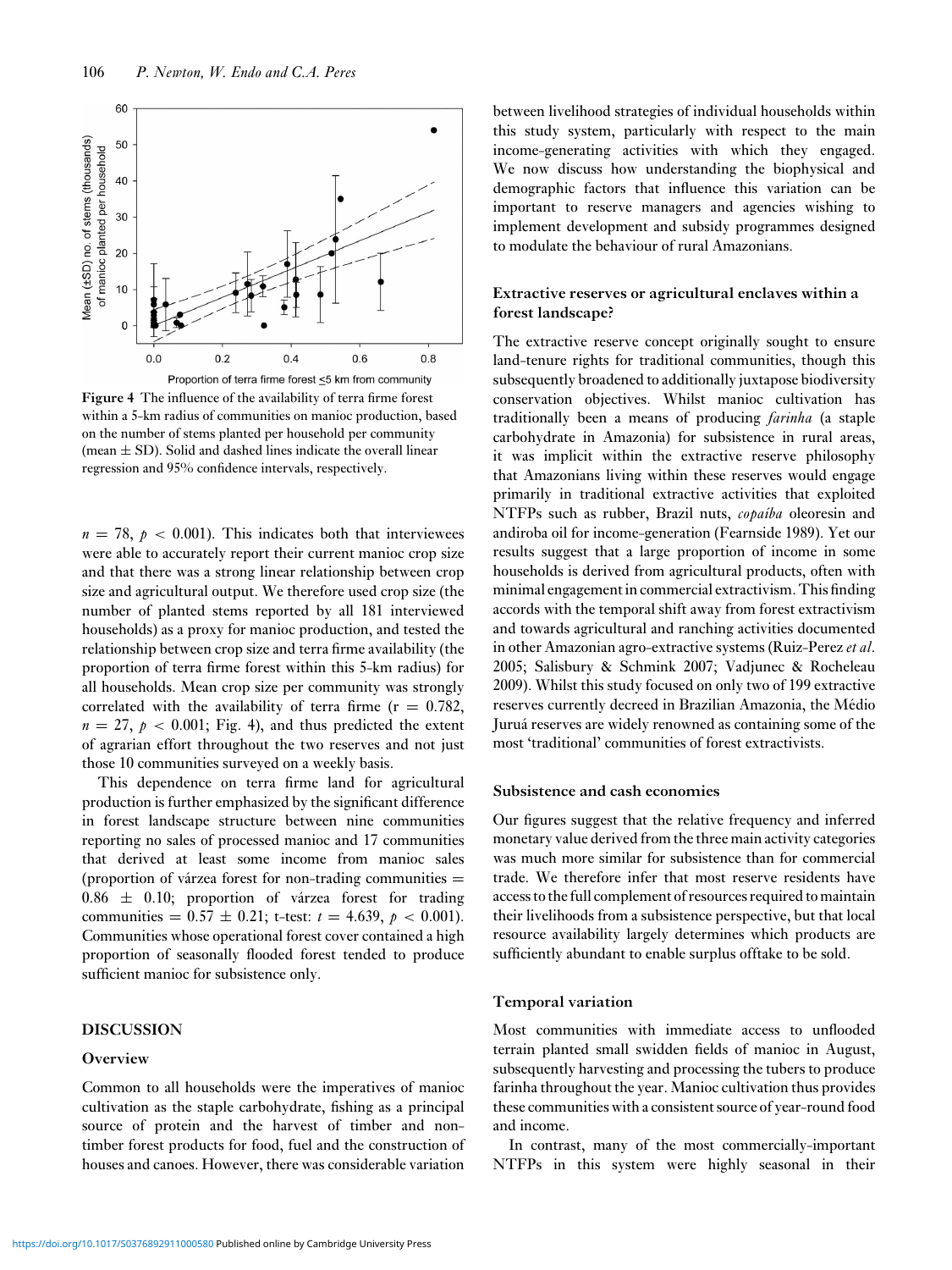availability. Fruits and seeds, such as açaí fruits and the andiroba oilseeds of *Carapa guianensis*, are only a viable source of income during their fruiting season, and overall abundance may be subject to large supra-annual variation in fruit crop sizes. *Hevea* spp. trees may produce rubber all yearround but commercially-exploited congeners are restricted to floodplain forest, which is only accessible on foot between August and December. Some terra firme NTFPs such as lianas and understorey palms are available all year, but these are generally harvested for local consumption (for example construction) only, rather than sale.

### **Convergence between households within a community**

Our models suggest that shared geographic constraints within the community catchment area represent key factors in the close congruence between household livelihood strategies within a given community. If the viability and profitability of alternative activities is determined by common communitylevel variables such as forest type, distance to markets, fluvial location or communal ownership of large boats, then we would expect to see nested choices of activity engagement amongst neighbours.

Additionally, the distinct social structure of these rural populations is such that communities often consist of one or more extended families bounded by kinship ties. Households within a particular community are thus more genetically related, as well as physically and socially connected. Family traditions, including their cultural or religious preferences and taboos, may therefore also contribute to intra-community congruence in lifestyles.

Regardless of the underlying drivers of the consistent tendency for households within communities to adopt similar livelihood strategies, this has implications for researchers and managers wishing to rapidly gauge the distribution of activity engagement across protected areas. Moreover, the *c*. 80% similarity between detailed weekly survey data at the level of households and one-off self-assessments of principal incomegenerating activities at the level of communities suggests that targeted interviews yield good proxy responses to at least some questions about resource-use decision-making.

#### **Agriculture**

Engagement in agriculture was largely explained by the predominant forest type in the vicinity of each community. The number of manioc stems (which scales linearly with swidden field size) currently planted by a household was also a good predictor of agricultural productivity, confirming that the explanatory variable we identified through our models applied over a larger number of communities. Perennial crops like manioc require permanently unflooded land, since tubers typically require 12 months to attain a suitable harvest size. Households with limited access to terra firme land often cultivated manioc gardens within várzea habitat (on seasonally-exposed beaches and floodplains), but harvested

them after only six months and before the flood pulse, thereby enabling production of just enough farinha to meet their own subsistence needs. This reliance on swidden fields created in areas of terra firme forest for manioc agriculture has implications for PES programmes such as Bolsa Floresta, which seek to maintain environmental services by restricting further forest clearance (Viana 2008; Newton *et al.* 2011*a*).

### **Forest extractivism**

The most frequently harvested class of forest product, firewood, was unsurprisingly collected throughout the year but this seldom amounted to a destructive means of timber harvesting since dead wood is often collected off the ground, often from cleared swidden fields. The propensity for households in settlements with a relatively high proportion of neighbouring terra firme forest to collect more firewood was largely a result of higher demand; firewood was primarily collected to fuel the large wood-fired ovens required for the farinha-making process, whereas butane gas was the most common fuel for domestic cooking. Changes in agrarian activities may thus directly affect the harvest of this resource.

Commercial dependence on forest extractivism was not homogenous across the reserve communities. Whilst we did not model the extraction of any of the most significant economically-exploited NTFPs (such as andiroba and murumuru seeds, and latex from rubber trees), the widespread occurrence of these resources in flooded forest and their absence from terra firme forest indicates greater engagement in commercial trade of NTFPs by communities with greater access to the former forest type.

These commercially-valuable NTFPs, similarly to manioc but in contrast to most fish, were relatively high-value per unit weight commodities and, critically, were nonperishable and could thus endure the inevitable delay between harvest and sale. These commodities also enjoyed relatively secure purchase quotas and markets, with annuallydetermined buying prices guaranteed by local residents' associations and cooperatives. Indeed, a prioritized goal of government agencies and NGOs involved in rural livelihood development in rural Amazonia has been the promotion of extractive industries as a means of augmenting household incomes (Belcher *et al*. 2005). In our study reserves, a community-run cooperative extracts andiroba oil from*Carapa guianensis* seeds, selling the oil wholesale to a large cosmetic company (Natura 2007). Smaller-scale projects have included establishing meliponiculture of native stingless bee hives in some communities, and training and equipping reserve residents to extract *Copaifera* oleoresin (Newton *et al.* 2011*b*). Implementation of these projects has tended to assume a 'onesize-fits-all' approach, whereas our data clearly show that resource accessibility and current livelihood practices are not uniform, and may strongly influence the uptake and success of each of these initiatives. The development of extractive industries therefore demands consideration of the historical,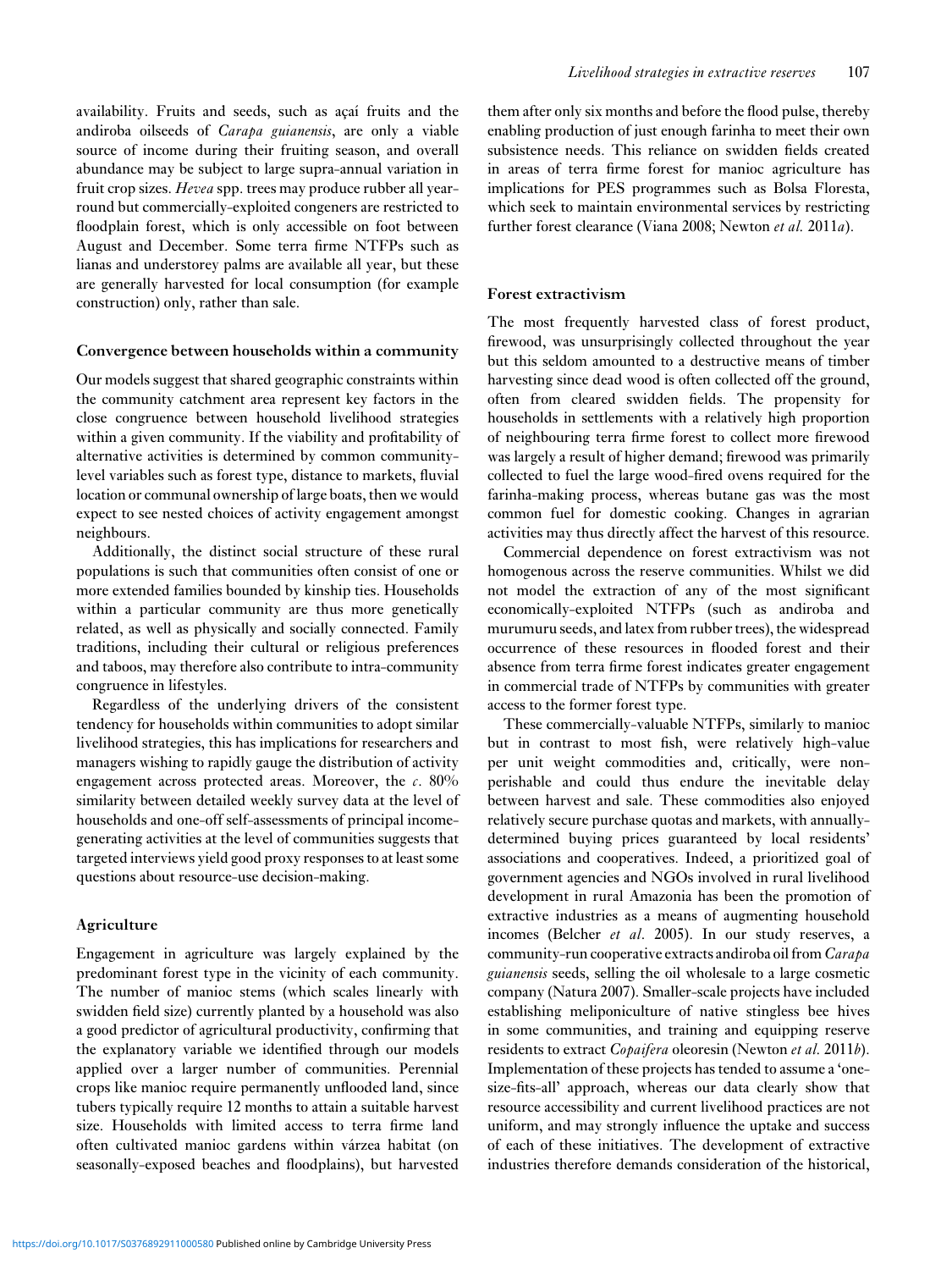socioeconomic and especially the geographic context within which they are being introduced.

Further, the plethora of government subsidies associated with many NTFPs makes an accurate analysis of their true value to household economies very difficult, since many of the more economically-significant NTFPs benefit from both direct and indirect subsidies. A combination of direct government and NGO subsidies, for example, maintains the buying price of rubber at a level at which it remains profitable for reserve residents to continue to extract it. Less directly, the offtake volume of andiroba seeds required by the cooperative is allocated to all participating communities on an equitable quota system. The seeds are then collected from each community by the cooperative's own boat, effectively removing the usual diminishing returns of transport costs incurred by producers living further from markets.

Yet studying extractive systems embroiled in subsidies and welfare payments is worthwhile, since this increasingly represents the way in which extractive reserves are operating. Such an approach may prove to be a sustainable way to overcome the problems of fluctuating markets, diminishing profits with increasing travel distances, and local overexploitation of natural resources that are frequently associated with extractive systems (Belcher & Schreckenberg 2007).

Finally, not all forms of forest extractivism are equally benign or desirable. Manufacturing canoes, for example, involves the removal of an entire tree and thus may not be as sustainable on the same scale as the collection of oilseeds or oleoresins. Although more assessments of the ecological impacts of NTFP harvesting have become available (see for example Peres *et al.* 2003; Ticktin 2004; Vadjunec & Rocheleau 2009), resource- or site-specificity is often high and reserve managers need to consider the likely implications of actively encouraging or subsidising forest extractivism.

### **Fishing**

Fishing yields depended on access to rivers, lakes and seasonally inundated forest. The last is particularly important at times of year when the main rivers and lakes are less productive and so forest type was again a key predictor of fishing yields. Although commercial fishing was prohibited within many of the reserves' oxbow lakes, this was the principal income-generating activity for some communities. This specialization required cold-storage facilities for maintaining fish catches, and long-term arrangement with commercial fishing boats that would periodically bulk-buy captured stock. For the majority of communities, travel time to urban markets precluded frequent sale of perishable fish catches.

# **Drivers of variation**

Few of the demographic variables examined here were significant predictors of household resource offtake. However, communities enjoying greater access to terra firme forest tended to be larger, with implications for longer-term planning of reserve settlements. Communities are often transient and frequently relocate, particularly with respect to meandering river channels in highly dynamic fluvial systems like the Juruá (Abizaid 2005).

Forest landscape composition captured the physical geography of the area around settlements. Measured as relative proportions of terra firme and várzea forest, this variable was consistently the strongest predictor of mean weekly household offtake of key agrarian and extractive resources. Although the size of communities' catchment areas, from within which most of their resources are harvested, is likely to be a function of numerous factors including transport infrastructure, resource demand, and local spatial configuration of fluvial and forest systems, the partition of neighbouring forest into terra firme and várzea forest is clearly an important influence on the relative use of different resource types. Therefore whilst other factors may affect aggregate resource-use decisions on a wider spatial scale, we suggest that local variation in livelihood strategy may largely be determined by the distribution of forest types in reserves and landscapes elsewhere.

# **CONCLUSIONS**

Understanding spatial and temporal patterns of resource use and availability within multiple-use tropical forest reserves is critical in helping managers to effect change within dynamic demographic and economic scenarios. Our data add to the body of evidence suggesting that, in terms of local patterns of subsistence and income, agriculture may be equally, if not more, important than extractivism of fish and forest products in many Amazonian reserves (see Salisbury & Schmink 2007). However, we additionally demonstrate that the significant temporal and spatial variation in the livelihood strategies employed by rural Amazonians living in communities within these reserves may be largely driven by local geography and consequent resource accessibility. This finding complements those from similar agro-extractivist systems, where livelihood strategy is dictated by land tenure (see Takasaki *et al*. 2001). Given the wide heterogeneity in economic profiles even within the same geographic area, we suggest that careful consideration should be paid to the non-uniform impacts that the implementation of development programmes (such as the promotion of new extractive activities), the enforcement of reserve regulations from reserve management plans, and the introduction of PES and welfare subsidies may have within multiple-use protected areas.

# **ACKNOWLEDGEMENTS**

This study was funded by a NERC studentship (3410625) to Peter Newton and a DEFRA Darwin Initiative (UK) grant (ref. 16-001) to Carlos A. Peres. We wish to thank the *Secretaria do Estado do Meio Ambiente e Desenvolvimento Sustentável* (SDS) of Amazonas and the *Instituto Brasileiro do Meio Ambiente e Recursos Naturais Renováveis* (IBAMA)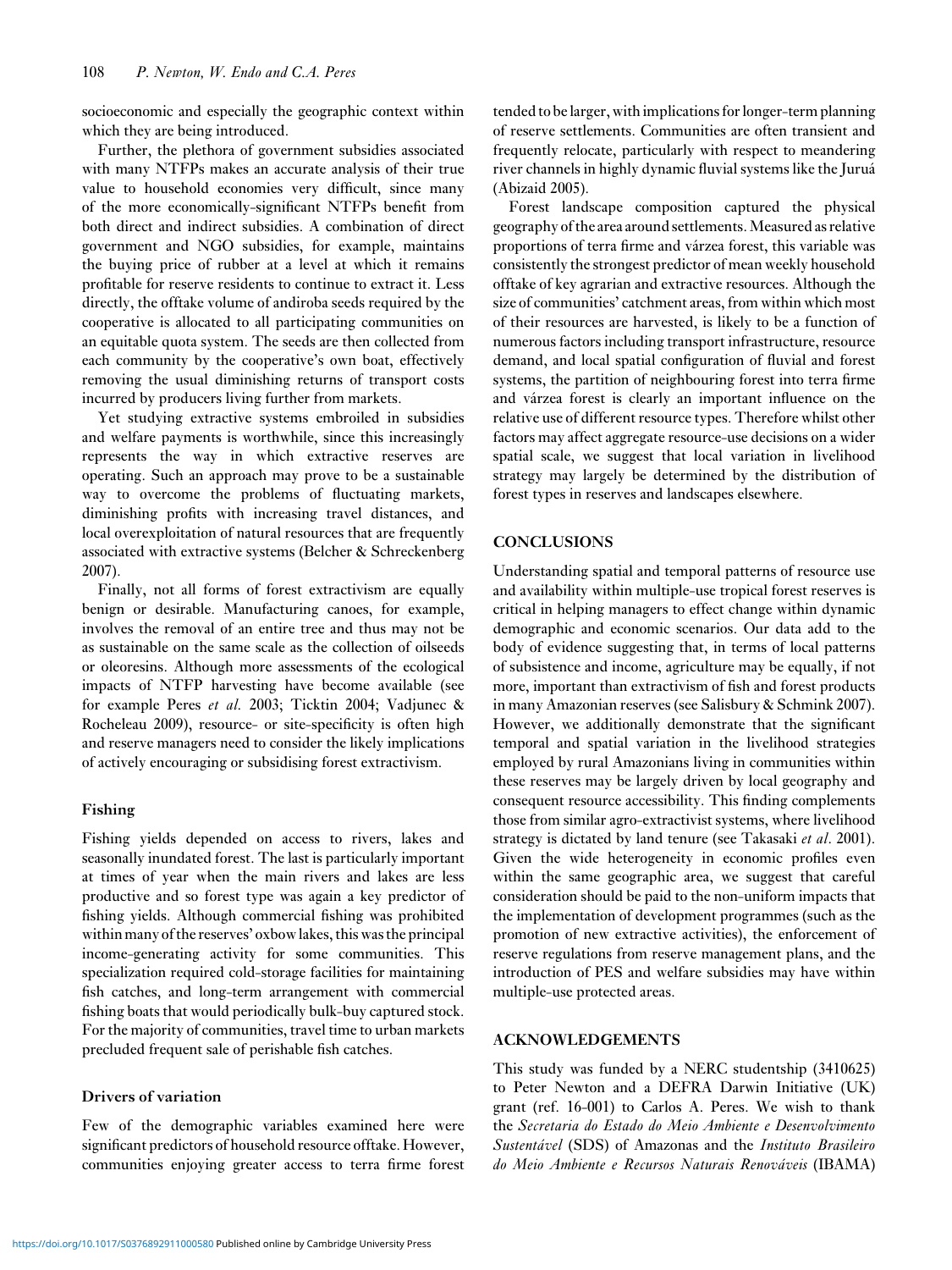for supporting this research. Weekly survey data-collection forms were adapted from those used by the *Programa de Monitoramento da Biodiversidade e do Uso de Recursos Naturais*  $em$  Unidades de Conservação Estaduais do Amazonas *(ProBUC)*. We are indebted to the household monitors for their diligent work conducting weekly surveys. We thank J. Hawes and two anonymous reviewers for comments on an earlier draft. This is publication no. 3 of the Prójeto Médio Juruá series on resource management in Amazonian reserves (see http://www.tropicalforestresearch.org/projects/jurua.aspx).

#### **References**

- Abizaid, C. (2005) An antropogenic meander cutoff along the Ucayali River, Peruvian Amazon. *American Geographical Review* **95**: 122– 135.
- Allegretti, M.H. (1990) Extractive reserves: an alternative for reconciling development and environmental conservation in Amazonia. In: *Alternatives to Deforestation: Steps Toward Sustainable Use of the Amazonian Rain forest*, ed. A. B. Anderson, pp. 252–264 New York, NY, USA: Columbia University Press.
- ARPA (2010) Programa Àreas Protegidas da Amazônia: Amazônia Brasileira. Instituto Socioambiental, Manaus, Brazil.
- Belcher, B. & Schreckenberg, K. (2007) Commercialisation of nontimber forest products: a reality check. *Development Policy Review* **25**: 355–377.
- Belcher, B., Ruiz-Perez, M. & Achdiawan, R. (2005) Global patterns and trends in the use and management of commercial NTFPs: implications for livelihoods and conservation. *World Development* **33**: 1435–1452.
- Boughey, K.L., Lake, I.R., Haysom, K.A. & Dolman, P.M. (2011) Effects of landscape-scale broadleaved woodland configuration and extent on roost location for six bat species across the UK. *Biological Conservation* doi: 10.1016/j.biocon.2011.06.008.
- Burnham, K.P. & Anderson, D.R. (2002) *Model Selection and Multimodel Inference: a Practical Information-theoretic Approach*. New York, NY, USA: Springer.
- Calcagno, V. (2010) glmulti: GLM model selection and multimodel inference made easy. R package version 0.6-3 [www document]. URL http://CRAN.R-project.org/package=glmulti
- Campos, M.T. & Nepstad, D.C. (2006) Smallholders, the Amazon's new conservationists. *Conservation Biology* **20**: 1553–1556.
- Coomes, O.T. & Barham, B.L. (1997) Rain forest extraction and conservation in Amazonia. *The Geographical Journal* **163**: 180– 188.
- Coomes, O.T. & Burt, G.J. (2001) Peasant charcoal production in the Peruvian Amazon: rainforest use and economic resiliance. *Forest Ecology and Management* **140**: 39–50.
- Dean, W. (1987) *Brazil and the Struggle for Rubber*. Cambridge, UK: Cambridge University Press.
- Fearnside, P.M. (1989) Extractive reserves in Brazilian Amazonia. *Bioscience* **39**: 387–393.
- Ferraz, G., Marinelli, C.E. & Lovejoy, T.E. (2008) Biological monitoring in the Amazon: recent progress and future needs. *Biotropica* **40**: 7–10.
- Hall, A. (2004) Extractive reserves: building natural assets in the Brazilian Amazon. Working Paper Series, Political Economy Research Institute, University of Massachusetts, Amherst, MA, USA.
- Hecht, S.B. (1993) The logic of livestock and deforestation in Amazonia. *Bioscience* **43**: 687–695.
- Koziell, I. & Saunders, J. (2001) *Living off Biodiversity: Exploring Livelihoods and Biodiversity Issues in Natural Resources Management*. London, UK: International Institute for Environment and Development (IIED).
- Lehner, B., Verdin, K. & Jarvis, A. (2006) HydroSHEDS Technical Documentation. World Wildlife Fund US, Washington, DC, USA [www document]. URL http://hydrosheds.cr.usgs.gov
- Natura (2007) Plano de desenvolvimento sustentável junto as comunidades do Médio Juruá. Report. CARE Brazil and Natura, São Paulo, Brazil.
- Nepstad, D., McGrath, D., Alencar, A., Barros, A.C., Carvalho, G., Santilli, M. & Diaz, M.D.V. (2002) Frontier governance in Amazonia. *Science* **295**: 629–631.
- Newton, P., Nichols, E.S., Endo, W. & Peres, C.A. (2011*a*) Consequences of actor level livelihood heterogeneity for additionality in a tropical forest payment for environmental services programme with an undifferentiated reward structure. *Global Environmental Change* doi: 10.1016/j.gloenvcha.2011.10.006
- Newton, P., Watkinson, A.R. & Peres, C.A. (2011*b*) Determinants of yield in a non-timber forest product: *Copaifera* oleoresin in Amazonian extractive reserves. *Forest Ecology and Management* **261**: 255–264.
- Pacheco, P. (2009) Smallholder livelihoods, wealth and deforestation in the eastern Amazon. *Human Ecology* **37**: 27–41.
- Parry, L., Day, B., Amaral, S. & Peres, C.A. (2010*a*) Drivers of rural exodus from Amazonian headwaters. *Population and Environment* **32**: 137–176.
- Parry, L., Peres, C. A., Day, B. & Amaral, S. (2010*b*) Ruralurban migration brings conservation threats and opportunities to Amazonian watersheds. *Conservation Letters* **3**(4): 251–259.
- Peres, C.A., Baider, C., Zuidema, P.A., Wadt, L.H.O., Kainer, K.A., Gomes-Silva, D.A.P., Salomao, R.P., Simoes, L.L., Franciosi, E.R.N., Valverde, F.C., Gribel, R., Shepard, G.H., Kanashiro, M., Coventry, P., Yu, D.W., Watkinson, A.R. & Freckleton, R.P. (2003) Demographic threats to the sustainability of Brazil nut exploitation. *Science* **302**: 2112–2114.
- Projeto RADAMBRASIL (1977) Levantamento de recursos naturais: folha SB. 19 Juruá. Report. Ministério das Minas e Energia, Rio de Janeiro, Brazil.
- R Development Core Team (2010) *R: A Language and Environment for Statistical Computing*. Vienna, Austria: R Foundation for Statistical Computing [www document]. URL http://www.Rproject.org/
- Rodrigues, A.S.L., Ewers, R.M., Parry, L., Souza, Jr., C., Verissimo, A. & Balmford, A. (2009) Boom-and-bust development patterns across the Amazon deforestation frontier. *Science* **324**: 1435–1437.
- Ruiz-Perez, M., Almeida, M., Dewi, S., Costa, E.M.L., Pantoja, M.C., Puntodewo, A., Postigo, A.D. & de Andrade, A.G. (2005) Conservation and development in Amazonian extractive reserves: the case of Alto Jurua. *Ambio* **34**: 218–223.
- Ruiz-Pérez, M., Belcher, B., Achdiawan, R., Alexiades, M., Aubertin, C., Caballero, J., Campbell, B., Clement, C., Cunningham, A., Fantini, A., de Foresta, H., García Fernández, C., Gautam, K.H., Hersch Martínez, P., de Jong, W., Kusters, K., Kutty, M.G., López, C., Fu, M., Martínez Alfaro, M.A., Nair, T.K.R., Ndoye, O., Ocampo, R., Rai, N., Ricker, M., Schreckenberg, K., Shackleton, S., Shanley, P., Sunderland, T. & Youn, Y. (2004) Markets drive the specialisation strategies of forest peoples. *Ecology and Society* **9**: 4.